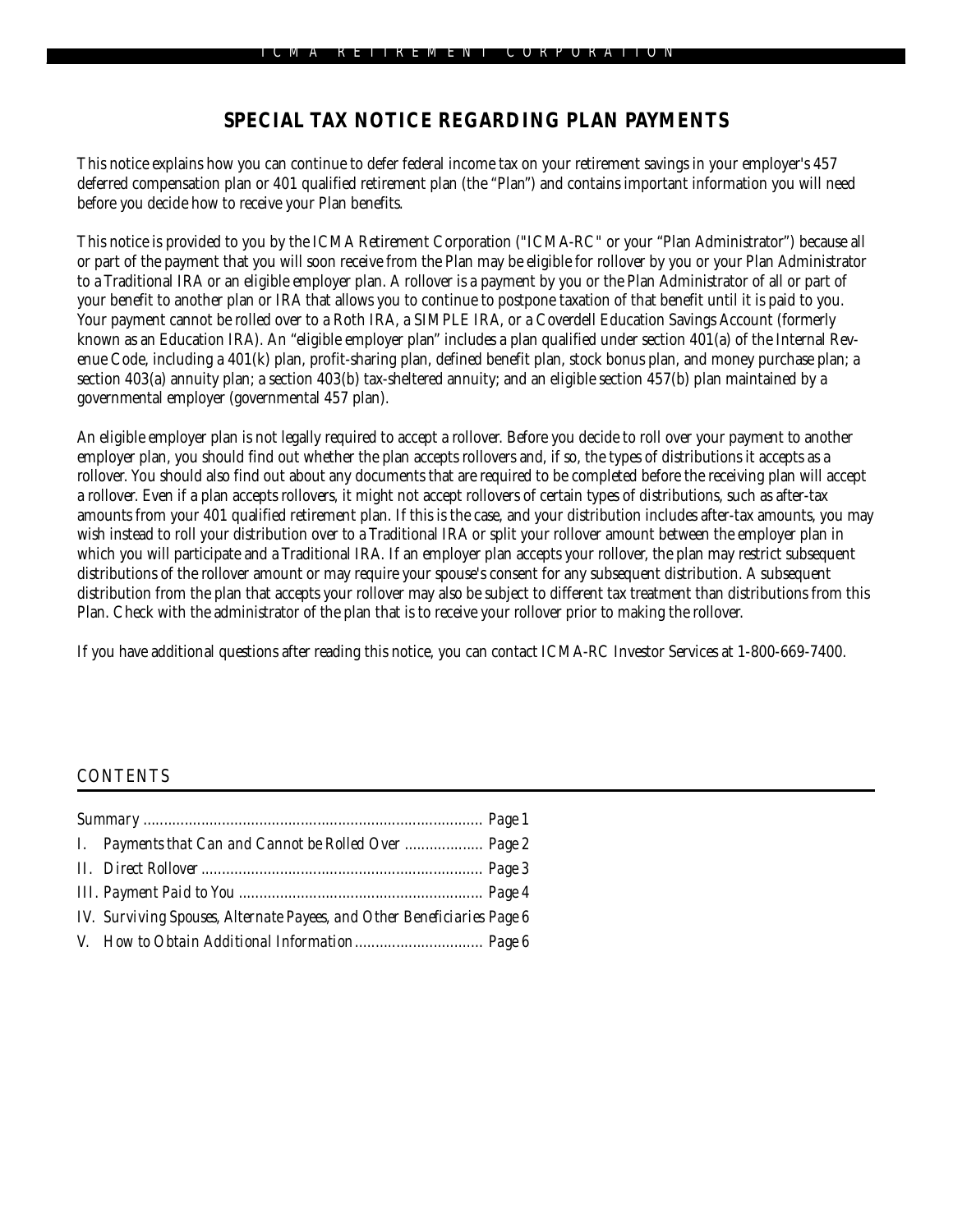### **SUMMARY**

There are two ways you may be able to receive a Plan payment that is eligible for rollover:

- (1) Certain payments can be made directly to a Traditional IRA that you establish or to an eligible employer plan that will accept it and hold it for your benefit ("DIRECT ROLLOVER"); or
- (2) The payment can be PAID TO YOU.

#### *If you choose a DIRECT ROLLOVER:*

- Your payment will not be taxed in the current year and no income tax will be withheld.
- You choose whether your payment will be made directly to your Traditional IRA or to an eligible employer plan that accepts your rollover. Your payment cannot be rolled over to a Roth IRA, a SIMPLE IRA, or a Coverdell Education Savings Account because these are not Traditional IRAs.
- The taxable portion of your payment will be taxed later when you take it out of the Traditional IRA or the eligible employer plan. Depending on the type of plan, the later distribution may be subject to different tax treatment than it would be if you received a taxable distribution from this Plan.

#### *If you choose to have a Plan payment that is eligible for rollover PAID TO YOU*:

- You will receive only 80% of the taxable amount of the payment, because the Plan Administrator is required to withhold 20% of that amount and send it to the IRS as income tax withholding to be credited against your taxes.
- The taxable amount of your payment will be taxed in the current year unless you roll it over. Under limited circumstances, payments from a 401qualified retirement plan may be eligible for special tax rules that could reduce the tax you owe. However, if you receive the payment before age 59-1/2, you may have to pay an additional 10% tax.
- You can roll over all or part of the payment by paying it to your Traditional IRA or to an eligible employer plan that accepts your rollover within 60 days after you receive the payment. The amount rolled over will not be taxed until you take it out of the Traditional IRA or the eligible employer plan.
- If you want to roll over 100% of the payment to a Traditional IRA or an eligible employer plan, you must find other money to replace the 20% of the taxable portion that was withheld. If you roll over only the 80% that you received, you will be taxed on the 20% that was withheld and that is not rolled over.

### *Your Right to Waive the 30-Day Notice Period*

Generally, neither a direct rollover nor a payment can be made from the plan until at least 30 days after your receipt of this notice. Thus, after receiving this notice, you have at least 30 days to consider whether or not to have your withdrawal directly rolled over. If you do not wish to wait until this 30-day notice period ends before your election is processed, you may waive the notice period by making an affirmative election indicating whether or not you wish to make a direct rollover. Your withdrawal will then be processed in accordance with your election as soon as practical after it is received by the Plan Administrator.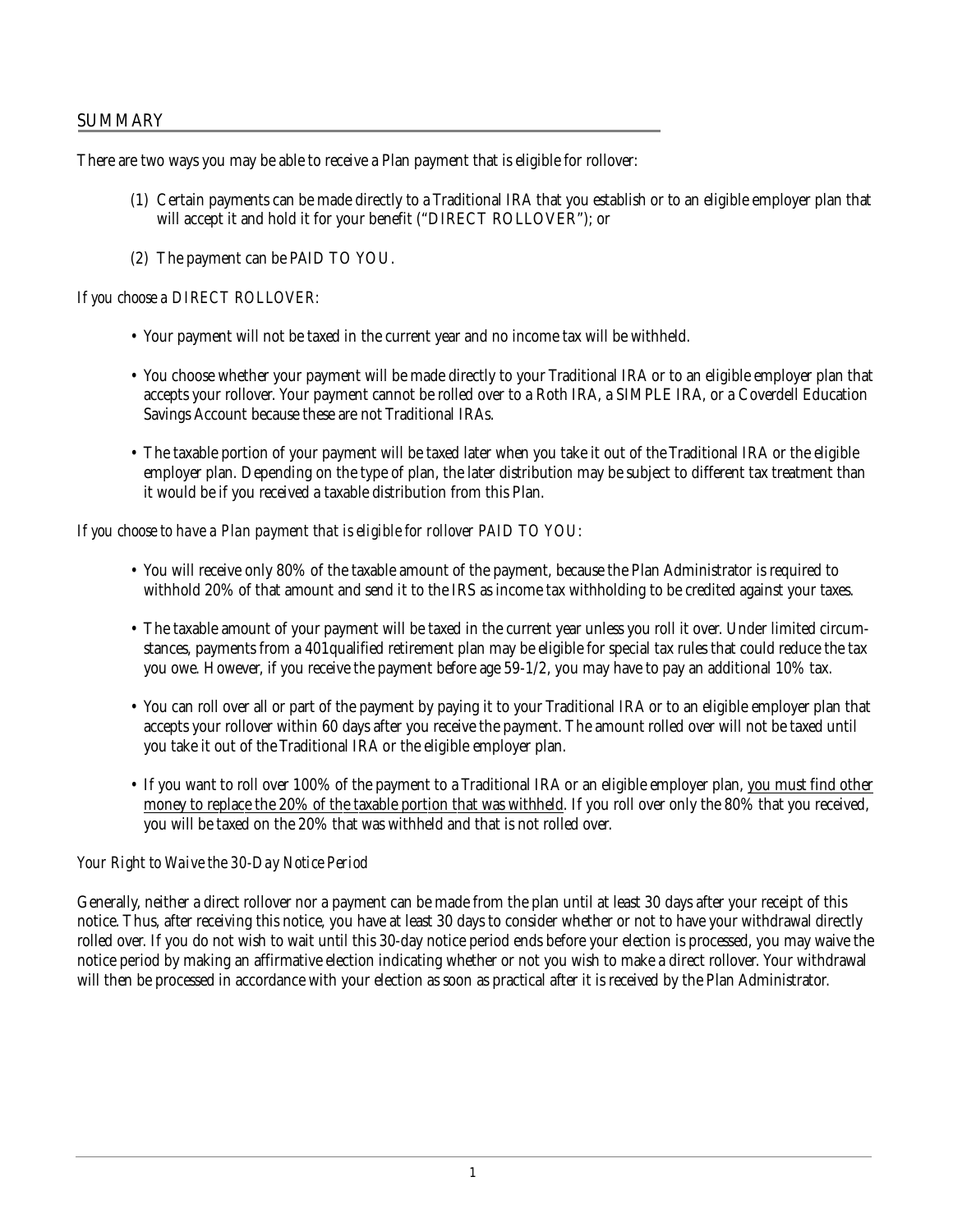# **I. PAYMENTS THAT CAN AND CANNOT BE ROLLED OVER**

Payments from the Plan may be "eligible rollover distributions." This means that they can be rolled over to a Traditional IRA or to an eligible employer plan that accepts rollovers. Payments from a plan cannot be rolled over to a Roth IRA, a SIMPLE IRA, or a Coverdell Education Savings Account. Your Plan Administrator should be able to tell you what portion of your payment is an eligible rollover distribution.

### *After-tax Contributions in a 401 Qualified Retirement Plan*

If you made after-tax contributions to your 401 qualified retirement Plan, these contributions may be rolled into either a Traditional IRA or to certain employer plans that accept rollovers of the after-tax contributions. The following rules apply:

a) Rollover into a Traditional IRA. You can roll over your after-tax contributions to a Traditional IRA either directly or indirectly. Your Plan Administrator should be able to tell you how much of your payment is the taxable portion and how much is the after-tax portion.

*If you roll over after-tax contributions from your 401 qualified retirement plan to a Traditional IRA, it is your responsibility to keep track of, and report to the Internal Revenue Service ("Service") on the applicable forms, the amount of these after-tax contributions. This will enable the nontaxable amount of any future distributions from the Traditional IRA to be determined.*

Once you roll over your after-tax contributions to a Traditional IRA, those amounts CANNOT later be rolled over to an employer plan.

b) Rollover into an Employer Plan. You can roll over after-tax contributions from your 401 qualified retirement Plan to another 401 qualified retirement plan or a section 403(a) annuity plan using a direct rollover if the other plan provides separate accounting for amounts rolled over, including separate accounting for the after-tax employee contributions and earnings on those contributions. *You CANNOT roll over after-tax contributions from your 401 qualified retirement plan to a governmental 457 plan*. If you want to roll over your after-tax contributions to an employer plan that accepts these rollovers, you cannot have the after-tax contributions paid to you first. You must instruct the Plan Administrator of this Plan to make a direct rollover on your behalf. Also, you cannot first roll over after-tax contributions to a Traditional IRA and then roll over that amount into an employer plan.

#### *The following types of payments cannot be rolled over:*

Payments Spread over Long Periods. You cannot roll over a payment if it is part of a series of equal (or almost equal) payments that are made at least once a year and that will last for:

- your lifetime (or a period measured by your life expectancy), or
- your lifetime and your beneficiary's lifetime (or a period measured by your joint life expectancies), or
- a period of 10 years or more.

Required Minimum Payments. Beginning when you reach age 70-1/2 or retire, whichever is later, a certain portion of your payment cannot be rolled over because it is a "required minimum payment" that must be paid to you.

401 Plan Hardship Distributions or 457 Unforeseeable Emergency Distributions. A distribution on account of hardship or unforseaeable emergency cannot be rolled over.

Distributions of Excess Contributions. A distribution that is made because legal limits on certain contributions were exceeded cannot be rolled over.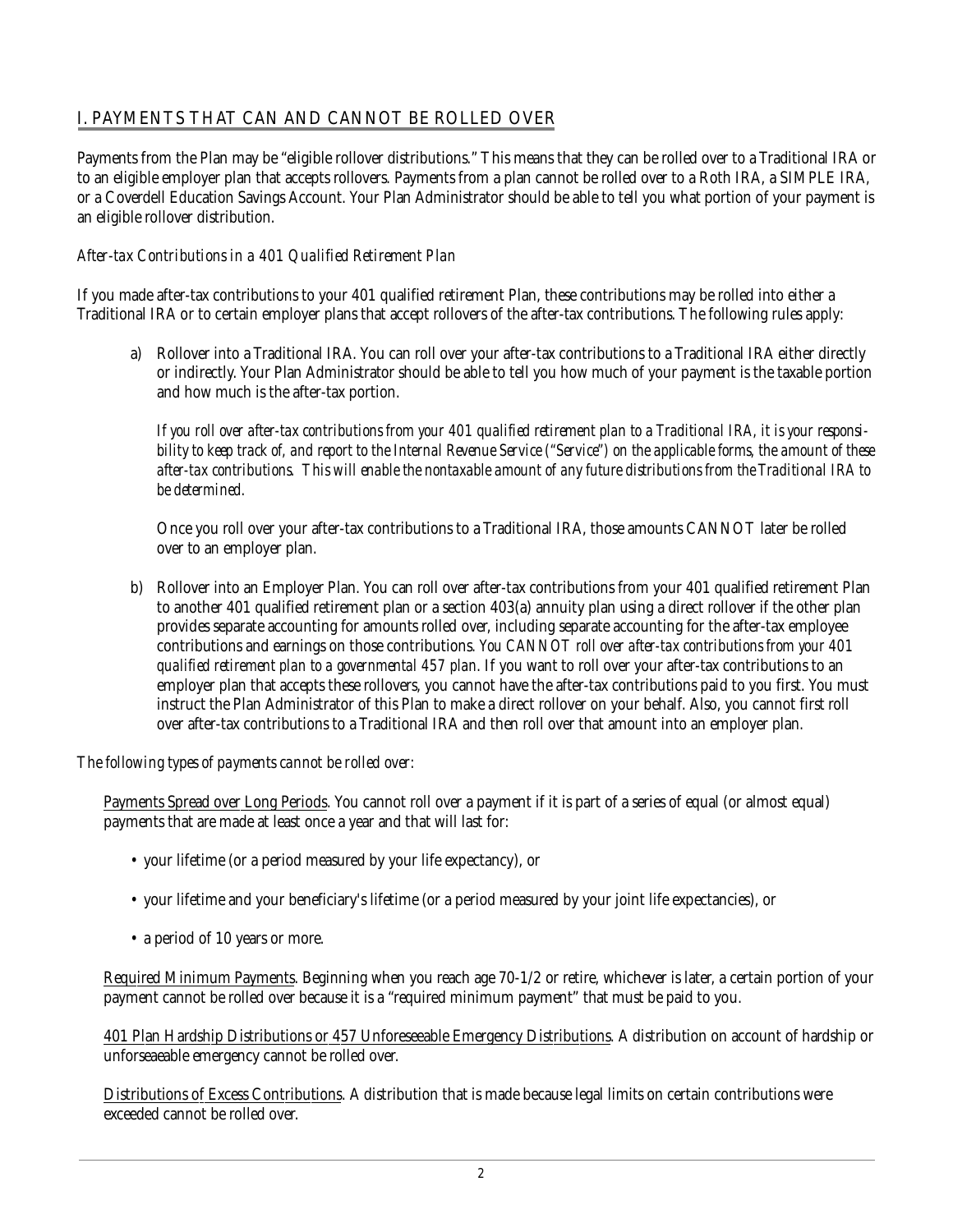Loans Treated as Distributions. The amount of a plan loan that becomes a taxable deemed distribution because of a default cannot be rolled over. However, a loan offset amount is eligible for rollover, as discussed in Part III below. Ask the Plan Administrator of this Plan if distribution of your loan qualifies for rollover treatment.

The Plan Administrator of this Plan should be able to tell you if your payment includes amounts which cannot be rolled over.

## **II. DIRECT ROLLOVER**

A DIRECT ROLLOVER is a direct payment of the amount of your Plan benefits to a Traditional IRA or an eligible employer plan that will accept it. You can choose a DIRECT ROLLOVER of all or any portion of your payment that is an eligible rollover distribution, as described in Part I above. You are not taxed on any taxable portion of your payment for which you choose a DIRECT ROLLOVER until you later take it out of the Traditional IRA or eligible employer plan. In addition, no income tax withholding is required for any taxable portion of your Plan benefits for which you choose a DIRECT ROLLOVER.

DIRECT ROLLOVER to a Traditional IRA. You can open a Traditional IRA, such as a Vantagepoint Traditional IRA, to receive the direct rollover. If you choose to have your payment made directly to a Traditional IRA, contact an IRA sponsor (usually a financial institution such as ICMA-RC) to find out how to have your payment made in a direct rollover to a Traditional IRA at that institution. If you are unsure of how to invest your money, you can temporarily establish a Traditional IRA to receive the payment. However, in choosing a Traditional IRA, you may wish to make sure that the Traditional IRA you choose will allow you to move all or a part of your payment to another Traditional IRA at a later date, without penalties or other limitations. See IRS Publication 590, Individual Retirement Arrangements, for more information on Traditional IRAs (including limits on how often you can roll over between IRAs).

DIRECT ROLLOVER to a Plan. If you are employed by a new employer that has an eligible employer plan, and you want a direct rollover to that plan, ask the plan administrator of that plan whether it will accept your rollover. An eligible employer plan is not legally required to accept a rollover. Even if your new employer's plan does not accept a rollover, you can choose a DIRECT ROLLOVER to a Traditional IRA. If the employer plan accepts your rollover, the plan may provide restrictions on the circumstances under which you may later receive a distribution of the rollover amount or may require spousal consent to any subsequent distribution. Check with the plan administrator of that plan before making your decision.

DIRECT ROLLOVER of a Series of Payments. If you receive a payment that can be rolled over to a Traditional IRA or an eligible employer plan that will accept it, and it is paid in a series of payments for less than 10 years, your choice to make or not make a DIRECT ROLLOVER for a payment will apply to all later payments in the series until you change your election. You are free to change your election for any later payment in the series.

Change in Tax Treatment Resulting from a DIRECT ROLLOVER. The tax treatment of any payment from the eligible employer plan or Traditional IRA receiving your DIRECT ROLLOVER might be different than if you received your benefit in a taxable distribution directly from the Plan. For example, if you are a 401qualified retirement plan participant and were born before January 1, 1936, you might be entitled to ten-year averaging or capital gain treatment, as explained below. However, if you have your benefit rolled over to a section 403(b) tax-sheltered annuity, a governmental 457 plan, or a traditional IRA in a DIRECT ROLLOVER, your benefit will no longer be eligible for that special treatment. See the section below entitled "Special Tax Treatment For 401 Qualified Plan Participants Born Before January 1, 1936." All participants (457 and 401) should see the section below entitled "Additional 10% Tax if You Are under Age 59-1/2".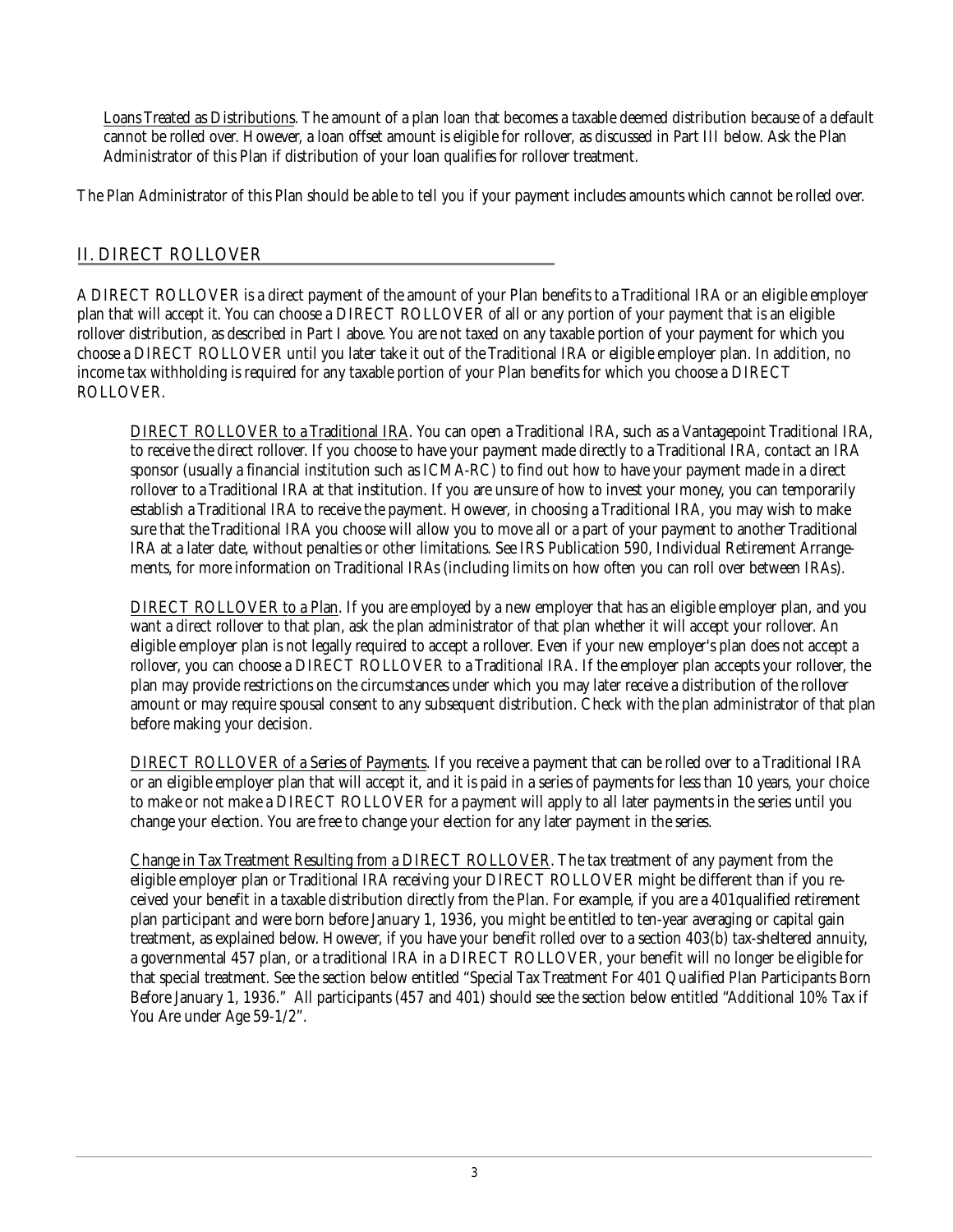### **III. PAYMENT PAID TO YOU**

If your payment can be rolled over (see Part I above) and the payment is made to you in cash, it is subject to 20% federal income tax withholding on the taxable portion (state tax withholding may also apply). The payment is taxed in the year you receive it unless, within 60 days, you roll it over to a Traditional IRA or an eligible employer plan that accepts rollovers. If you do not roll it over, special tax rules may apply.

### *Income Tax Withholding*

Mandatory Withholding. If any portion of your payment can be rolled over under Part I above and you do not elect to make a DIRECT ROLLOVER, the Plan is required by law to withhold 20% of the taxable amount. This amount is sent to the IRS as federal income tax withholding. For example, if you can roll over a taxable payment of \$10,000, only \$8,000 will be paid to you because the Plan must withhold \$2,000 as income tax. However, when you prepare your income tax return for the year, unless you make a rollover within 60 days (see "Sixty-Day Rollover Option" below), you must report the full \$10,000 as a taxable payment from the Plan. You must report the \$2,000 as tax withheld, and it will be credited against any income tax you owe for the year. There will be no income tax withholding if your payments for the year are less than \$200.

Voluntary Withholding. If any portion of your payment is taxable but cannot be rolled over under Part I above, the mandatory withholding rules described above do not apply. In this case, you may use IRS Form W-4P to direct the Plan Administrator how much to withhold or elect not to have withholding apply to that portion. If you do nothing, the Plan Administrator must withhold as if you claimed married status with three exemptions out of this portion of your payment for federal income tax withholding. If your payment is a hardship or unforeseeable emergency distribution, and you do not elect out of withholding, 10% will be taken out of your payment as federal income tax withholding. You may direct the Plan Administrator to take more than 10%. To elect out of withholding or to specify your withholding election, ask the Plan Administrator for Form W-4P and related information.

Sixty-Day Rollover Option. If you receive a payment that can be rolled over under Part I above, you can still decide to roll over all or part of it to a Traditional IRA or to an eligible employer plan that accepts rollovers. If you decide to roll over, you must contribute the amount of the payment you received to a Traditional IRA or eligible employer plan within 60 days after you receive the payment. The portion of your payment that is rolled over will not be taxed until you take it out of the Traditional IRA or the eligible employer plan.

You can roll over up to 100% of your payment that can be rolled over under Part I above, including an amount equal to the 20% of the taxable portion that was withheld. If you choose to roll over 100%, you must find other money within the 60-day period to contribute to the Traditional IRA or the eligible employer plan, to replace the 20% that was withheld. On the other hand, if you roll over only the 80% of the taxable portion that you received, you will be taxed on the 20% that was withheld.

**EXAMPLE:** The taxable portion of your payment that can be rolled over under Part I above is \$10,000, and you choose to have it paid to you. You will receive \$8,000, and \$2,000 will be sent to the IRS as income tax withholding. Within 60 days after receiving the \$8,000, you may roll over the entire \$10,000 to a Traditional IRA or an eligible employer plan. To do this, you roll over the \$8,000 you received from the Plan, and you will have to find \$2,000 from other sources (your savings, a loan, etc.). In this case, the entire \$10,000 is not taxed until you take it out of the Traditional IRA or an eligible employer plan. If you roll over the entire \$10,000, when you file your income tax return you may get a refund of part or all of the \$2,000 withheld.

**IF**, on the other hand, you roll over only \$8,000, the \$2,000 you did not roll over is taxed in the year it was withheld. When you file your income tax return, you may get a refund of part of the \$2,000 withheld. (However, any refund is likely to be larger if you roll over the entire \$10,000).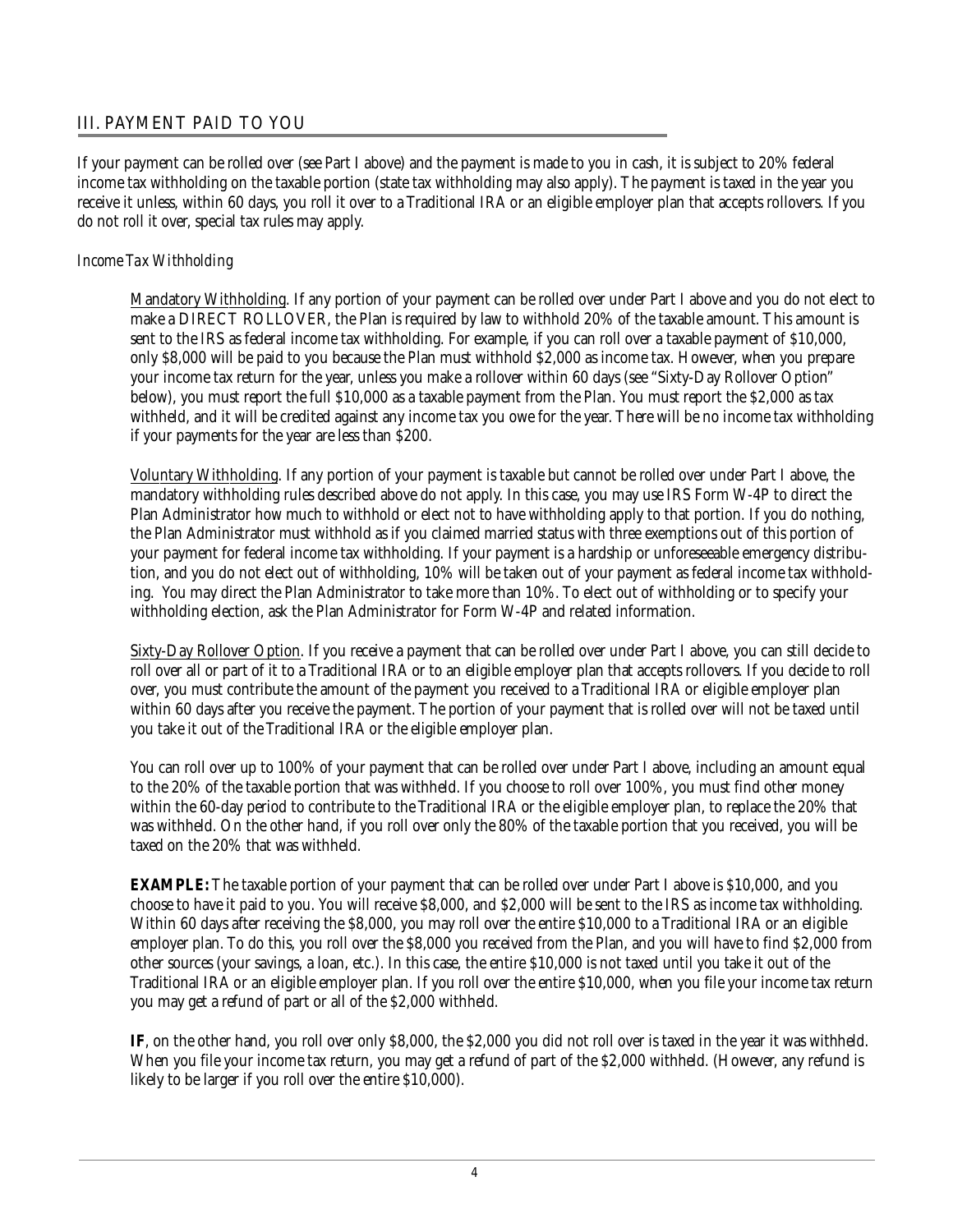### *Additional 10% Tax If You Are under Age 59-1/2*

If you receive a payment from your 401 qualified retirement plan before you reach age 59-1/2 and you do not roll it over, then, in addition to the regular income tax, you may have to pay an extra tax equal to 10% of the taxable portion of the payment. The additional 10% tax generally does not apply to (1) payments that are paid after you separate from service with your employer during or after the year you reach age 55, (2) payments that are paid because you retire due to disability, (3) payments that are paid as equal (or almost equal) payments over your life or life expectancy (or your and your beneficiary's lives or life expectancies), (4) payments that are paid directly to the government to satisfy a federal tax levy, (5) payments that are paid to an alternate payee under a qualified domestic relations order, or (6) payments that do not exceed the amount of your deductible medical expenses. See IRS Form 5329 for more information on the additional 10% tax.

The additional 10% tax will not apply to distributions from a governmental 457 plan, except to the extent the distribution is attributable to an amount you rolled over to that 457 plan (adjusted for investment returns) from another type of eligible employer plan or IRA.

In addition, any amount rolled over from a governmental 457 plan to another type of eligible employer plan or to a Traditional IRA will become subject to the additional 10% tax if it is distributed to you before you reach age 59-1/2, unless one of the exceptions applies.

### *Special Tax Treatment For 401 Qualified Retirement Plan Participants Born Before January 1, 1936*

If you receive a payment from a plan qualified under section 401(a) that can be rolled over under Part I and you do not roll it over to a Traditional IRA or an eligible employer plan, the payment will be taxed in the year you receive it. However, if the payment qualifies as a "lump sum distribution," it may be eligible for special tax treatment. A lump sum distribution is a payment, within one year, of your entire balance under the Plan (and certain other similar plans of the employer) that is payable to you after you have reached age 59-1/2 or because you have separated from service with your employer (or, in the case of a self-employed individual, after you have reached age 59-1/2 or have become disabled). For a payment to be treated as a lump sum distribution, you must have been a participant in the plan for at least five years before the year in which you received the distribution. The special tax treatment for lump sum distributions that may be available to you is described below.

Ten-Year Averaging. If you receive a lump sum distribution from your 401 qualified retirement Plan and you were born before January 1, 1936, you can make a one-time election to figure the tax on the payment by using "10-year averaging" (using 1986 tax rates). Ten-year averaging often reduces the tax you owe.

Capital Gain Treatment. If you receive a lump sum distribution from your 401 qualified retirement Plan and you were born before January 1, 1936, and you were a participant in the Plan before 1974, you may elect to have the part of your payment that is attributable to your pre- 1974 participation in the Plan taxed as long-term capital gain at a rate of 20%.

There are other limits on the special tax treatment for lump sum distributions. For example, you can generally elect this special tax treatment only once in your lifetime, and the election applies to all lump sum distributions that you receive in that same year. You may not elect this special tax treatment if you rolled amounts into this 401 qualified retirement Plan from a 403(b) tax-sheltered annuity contract, a governmental 457 plan, or from an IRA not originally attributable to a qualified employer plan. If you have previously rolled over a distribution from this Plan (or certain other similar plans of the employer), you cannot use this special averaging treatment for later payments from the Plan. If you roll over your payment to a Traditional IRA, governmental 457 plan, or 403(b) tax-sheltered annuity, you will not be able to use special tax treatment for later payments from that IRA, plan, or annuity. Also, if you roll over only a portion of your payment to a Traditional IRA, governmental 457 plan, or 403(b) tax-sheltered annuity, this special tax treatment is not available for the rest of the payment. See IRS Form 4972 for additional information on lump sum distributions and how you elect the special tax treatment.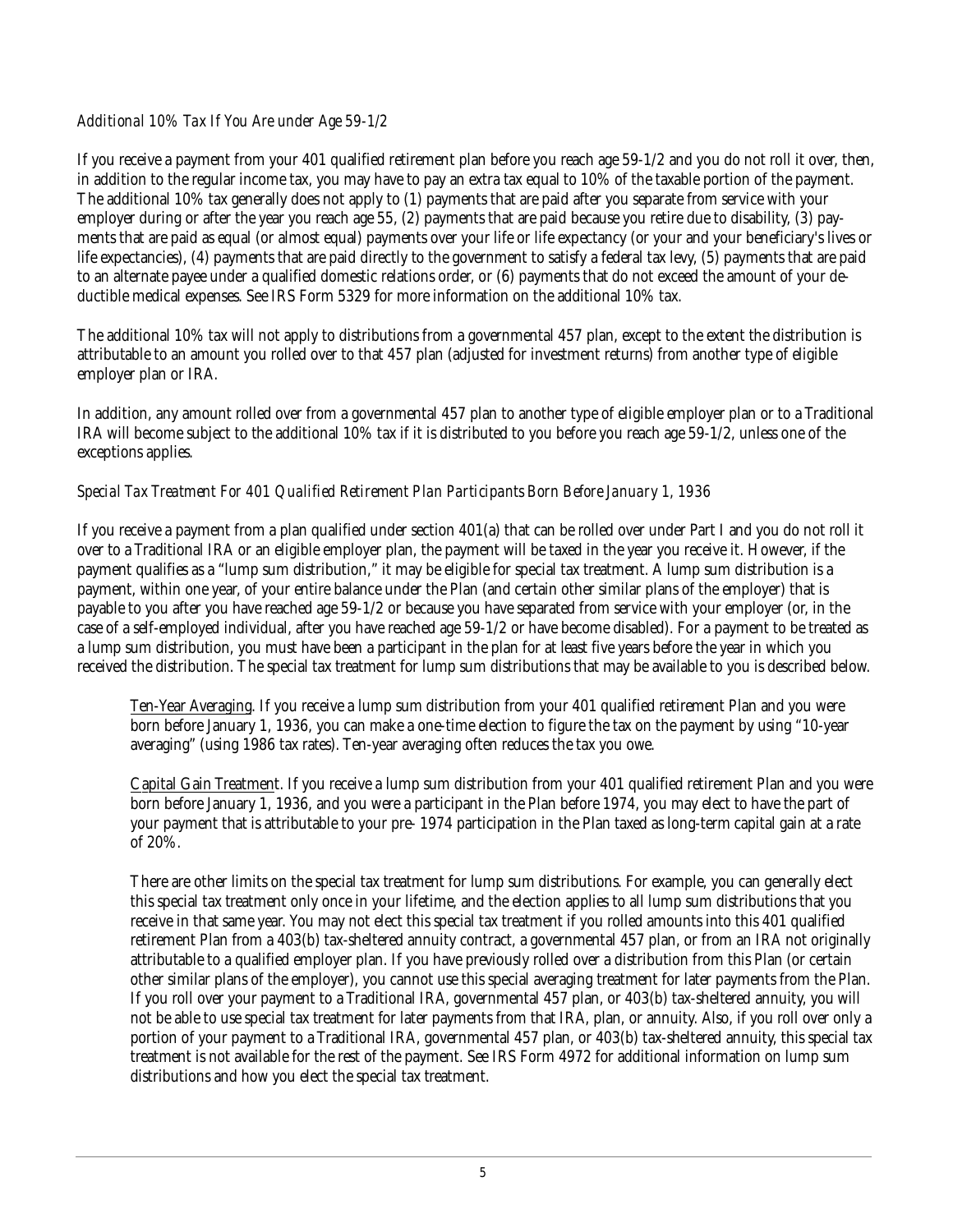#### *Repayment of Plan Loans*

If your employment ends and you have an outstanding loan from your Plan, your employer may reduce (or "offset") your balance in the Plan by the amount of the loan you have not repaid. The amount of your loan offset is treated as a distribution to you at the time of the offset and will be taxed unless you roll over an amount equal to the amount of your loan offset to another qualified employer plan or a Traditional IRA within 60 days of the date of the offset. If the amount of your loan offset is the only amount you receive or are treated as having received, no amount will be withheld from it. If you receive other payments of cash or property from the Plan, the 20% withholding amount will be based on the entire amount paid to you, including the amount of the loan offset. The amount withheld will be limited to the amount of other cash or property paid to you (other than any employer securities). The amount of a defaulted plan loan that is a taxable deemed distribution cannot be rolled over.

### **IV. SURVIVING SPOUSES, ALTERNATE PAYEES, AND OTHER BENEFICIARIES**

In general, the rules summarized above that apply to payments to employees also apply to payments to surviving spouses of employees and to spouses or former spouses who are "alternate payees." You are an alternate payee if your interest in the Plan results from a "qualified domestic relations order," which is an order issued by a court, usually in connection with a divorce or legal separation.

If you are a surviving spouse or an alternate payee, you may choose to have a payment that can be rolled over, as described in Part I above, paid in a DIRECT ROLLOVER to a Traditional IRA or to an eligible employer plan or paid to you. If you have the payment paid to you, you can keep it or roll it over yourself to a Traditional IRA or to an eligible employer plan. Thus, you have the same choices as the employee.

If you are a beneficiary other than a surviving spouse or an alternate payee, you cannot choose a direct rollover, and you cannot roll over the payment yourself.

If you are a surviving spouse, an alternate payee, or another beneficiary, your payment is generally not subject to the additional 10% tax described in Part III above, even if you are younger than age 59-1/2.

If you are a surviving spouse, an alternate payee, or another beneficiary, you may be able to use the special tax treatment for lump sum distributions, as described in Part III above for 401 qualified retirement plan payments. If you receive a payment because of the employee's death, you may be able to treat the payment as a lump sum distribution if the employee met the appropriate age requirements, whether or not the employee had 5 years of participation in the Plan.

# **V. HOW TO OBTAIN ADDITIONAL INFORMATION**

This notice summarizes only the federal (not state or local) tax rules that might apply to your payment. The rules described above are complex and contain many conditions and exceptions that are not included in this notice. Therefore, you may want to consult with the Plan Administrator or a professional tax advisor before you take a payment of your benefits from your Plan. Also, you can find more specific information on the tax treatment of payments from qualified employer plans in IRS Publication 575, Pension and Annuity Income, and IRS Publication 590, Individual Retirement Arrangements. These publications are available from your local IRS office, on the IRS's Internet Web Site at www.irs.gov, or by calling 1-800-TAX-FORMS.